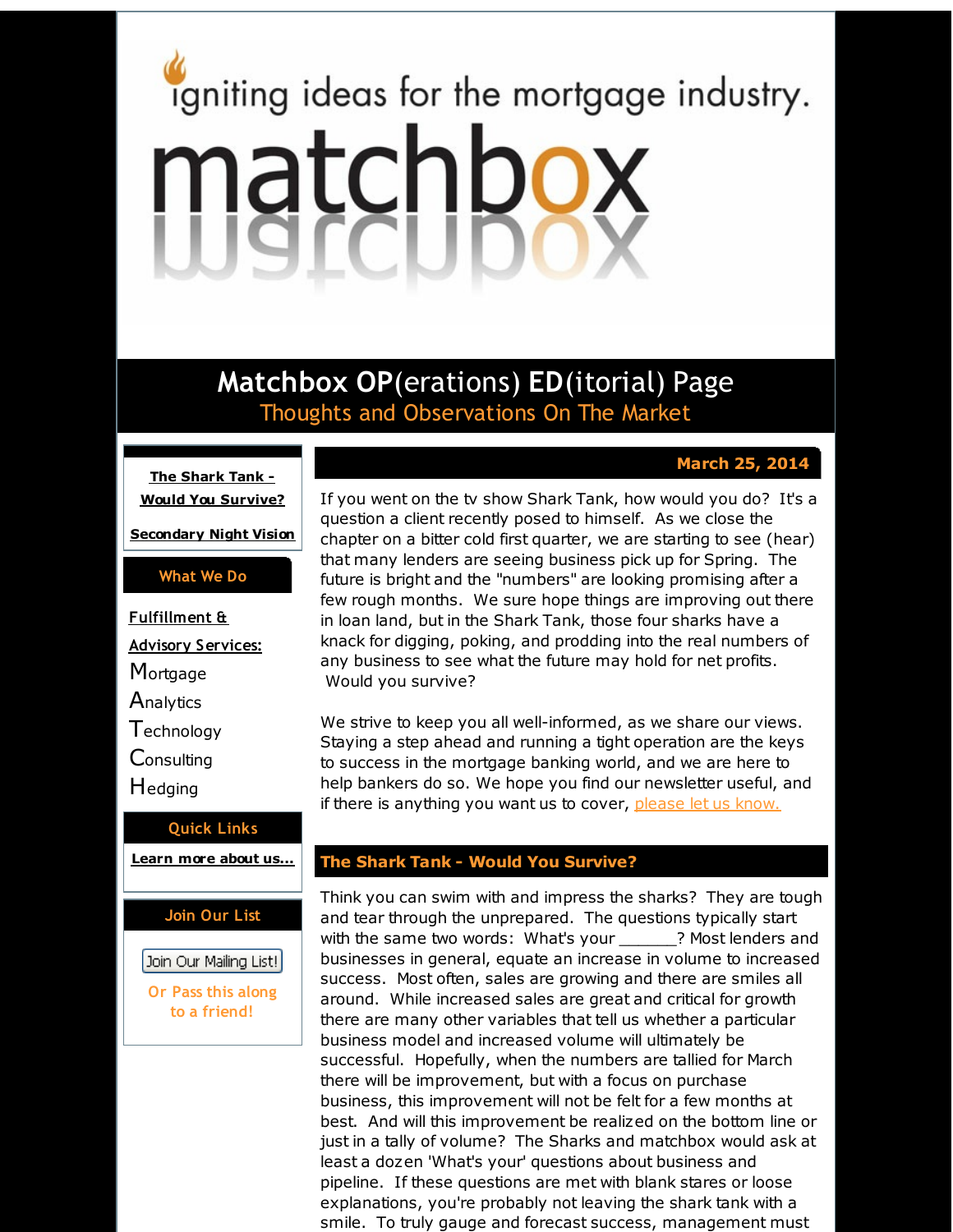truly understand their numbers from prior months and the business model changes that feed into the bottom line.

When reviewing the financials or metrics in January and February, lenders should have researched the areas where performance was off. Simply expecting revenue to be down because volume was down would see you get eaten alive by the Sharks. A financial report with static results are affected by many prior and future events. It is crucial to understand the points in your business that contributed to a negative performance in prior months in order to appreciate the assets that improved in March. Or is it an accrued asset that will not be recognized for 60-90 days? This business is pretty straight forward and your cost to originate should be a known data point that can be broken down by looking into four main expense components:

- Payroll expense
- Commissions expense
- **Fixed Costs**
- Direct Marketing costs to originate

Of course there are other miscellaneous cost factors, but if these components can be fully understood, it becomes much easier to formulate a baseline for gauging performance. We get a kick out of CFO's who are thrilled with re-negotiating their credit bill and feel that will be the key difference in profitability. It may be a nice pickup, but it certainly isn't improving the business model or making a significant change. Once these areas can be broken down, then it is up to management to dig into productivity levels and strategies behind them. Here are some questions that most lenders should have been asking themselves:

Is there excess payroll? Are there Increased commissions or draws? Was volume down due to lower productivity in certain departments; or simply because of the holiday season? Or is shifting the pipeline to be purchase-focused taking longer than expected? Or is it all of the above? Did we take on new avenues of business which required investments in the future, but came at a significant cost? Were there unusually high levels of lock extensions and concessions? Were there unusually high numbers of loans re-targeted to different investors for less revenue to clear the lines? How much did that cost???? Did pipeline allocation shift by product, channel, or source? How efficient is underwriting, closing, post-closing? These are all examples of items that are not clear by looking at a report or financial statement, but definitely have an impact on the firm's performance.

If the last few months did not afford the time to really dig into the data, now is the time. Who wants to be one of those sorry souls on Shark Tank who was completely unprepared with failing to truly understand their own business. Just because volume will increase in the coming months does not mean the bottom line will increase as well. As we say good bye to a brutal winter and hello to a hopefully large increase in pent up volume this Spring, you have to know where you have been in order to see if you are really back on track.

### **Secondary Night Vision**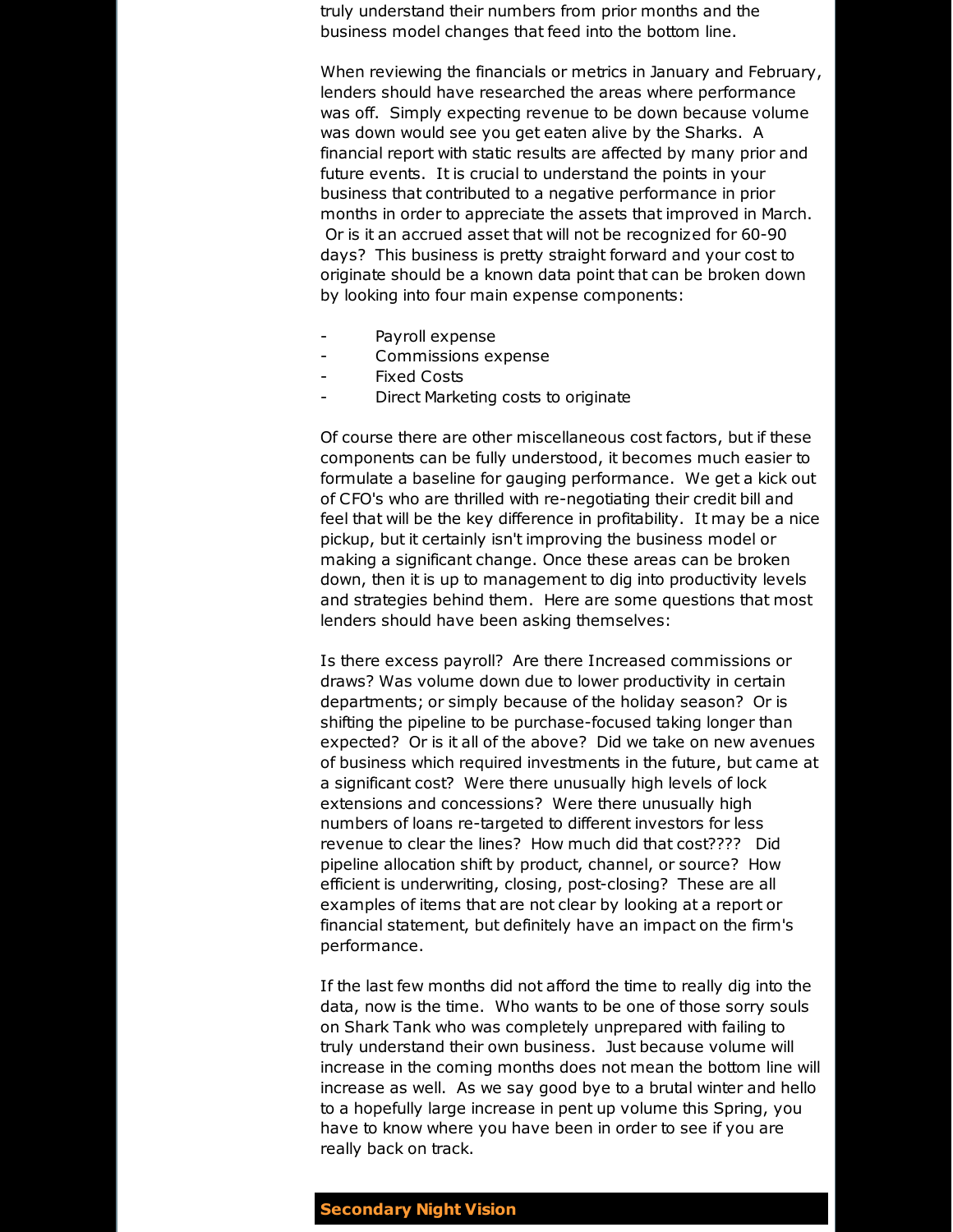While the above piece spoke mostly to costs, the revenue side of mortgage banking revolves around secondary margin and gain on sale. Sure there is fee income, but that is quite easy to model and pretty static. Pricing, margins, and ultimate execution for Secondary can make or break a firm, especially in a volatile market. Unfortunately, Secondary performance is quite often widely misunderstood. Secondary execution, including policies and concessions, will likely have the largest impact on profit for any lender. It involves a number of moving parts which get more complex as you increase execution outlets. Best efforts is pretty simple, it gets more complex if you are hedging, and gets really complex if you are selling to the agencies, securitizing and servicing.

There are a number of items that impact the ability to gauge performance: The LOS, the PPE, risk management reports, TBA settlements, purchase advice reconciliation, and many others. Additionally, almost all Secondary departments live in a world of one-offs. There are extensions concessions, pricing concessions, fallout and re-locks, investor kicks, re-negotiations, data changes, etc. With all of these variables there are many areas where bps can fall out at the loan level. We often refer to these bps as crumbs. Little tiny crumbs often go unnoticed and certainly unaccounted for, but when you gather them up you can have an entire cracker, piece of bread, or even a loaf. Many have a difficult time seeing those crumbs.

Over the last few months we've been approached by many lenders looking to increase revenue. It's the most simple of questions, "What can we do to make more money?" People are coming right out and asking, but very few look to analyze Secondary performance; which includes trending and forecasting. On average, we have found there is 20-25bps revenue erosion somewhere within a lender's secondary process. In most cases the erosion is 'crumb' size, or 2-5 bps buckets through inconsistent or poor operational procedures. By seeing many business models, we have seen many of the traps that firms fall victim to. If we were in the Navy, you could consider matchbox to be the SEAL team when it comes to identifying areas of profit and Secondary erosion. We can see the leakage when others cannot, while offering an independent strategy and the implementation of a corrective action.

We work with many talented Secondary Managers who agree with our findings, but they have their own struggles in identifying and implementing change. With staffing levels low, spending additional time running analysis on how operational or departmental workflows are impacting execution may not be possible. Technology limitations could make the analysis a struggle. Of course there is often office politics and personalities to acquiesce. Sometimes it's just a new perspective or opportunity that was not on top of the priority list.

This erosion or leakage should NOT be accepted as a cost of doing business. We can find it and find it quickly. If you are not 100% confident that your Secondary execution has been maximized recently, it's time we have a conversation. It may have been off for some time, but margins were large enough to mask the real issues; nobody has this luxury in 2014. Secondary is the one department in a firm that can make the most difference